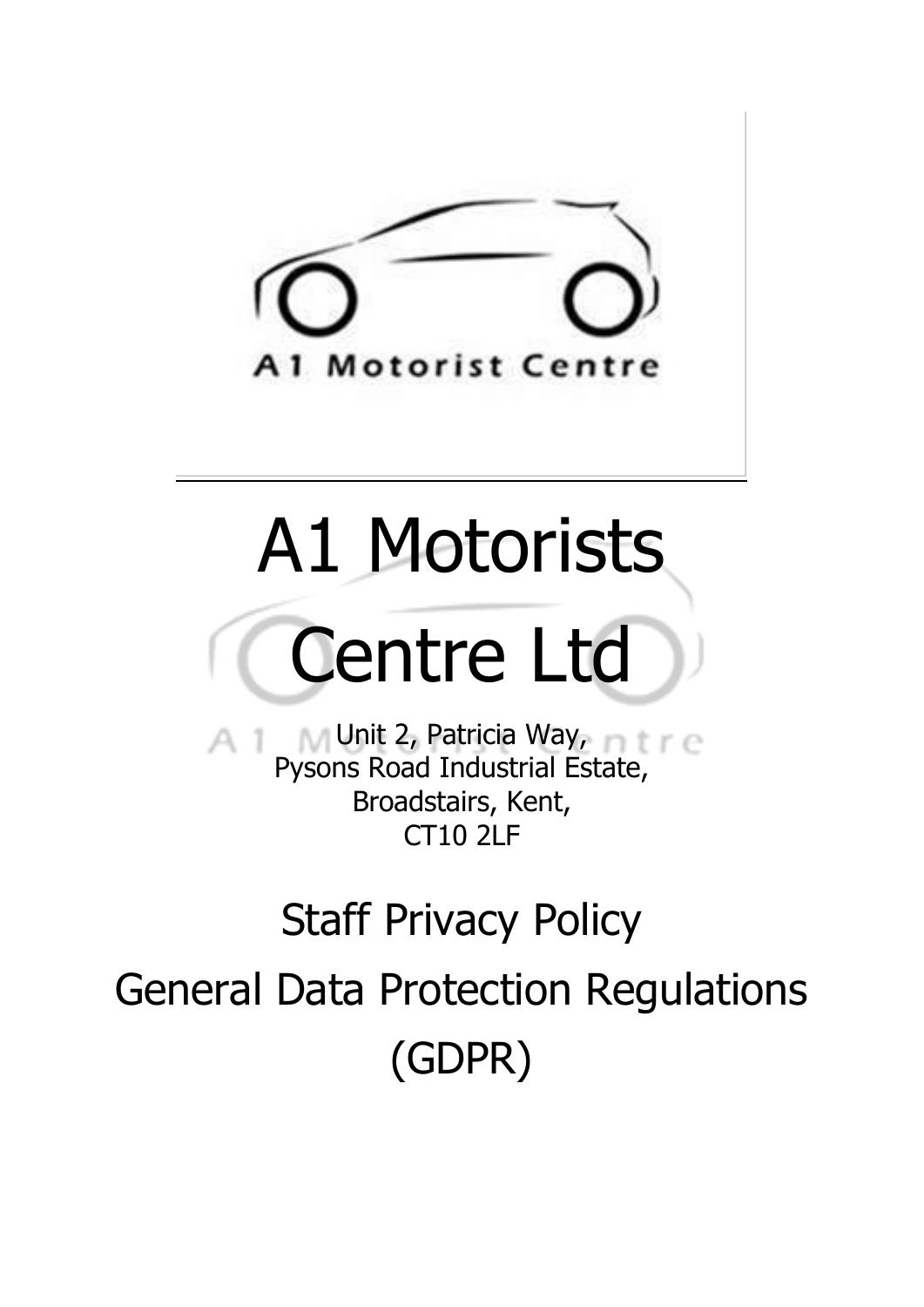### **A1 Motorists Centre Staff Privacy Policy**

#### This Privacy Policy was last updated on 15/06/2018

This Staff Privacy Policy sets out how A1 Motorists Centre Ltd will use and process your personal information. The security of your personal information is important to us, and A1 Motorists Centre Ltd is committed to storing and processing your personal details securely.

By working for A1 Motorists Centre Ltd you, without limit, agree to be bound by this privacy policy.

#### CHANGES TO THIS POLICY

We may need to make changes to this privacy policy, at any time, to maintain the level of service we provide to you or to make improvements to the service you receive from us.

The contents of our Privacy Policy have been written in plain in English to ensure it can be understood easily and without doubt.

#### SECURITY OF DATA

We make every effort to put procedures in place to safeguard the personal information you provide to us, this helps to protect it from being mis-handled and used illegitimately.

#### WHAT INFORATION WE COLLECT FROM YOU AND HOW WE USE IT

#### WHAT PERSONAL DATA WE MAY COLLECT:

- 1. Full Name
- 2. Email Address
- 3. Home Address and Telephone Numbers
- 4. Emergency contact names and numbers
- 5. Bank details for PAYE and pension purposes
- 6. Driving Licence details.